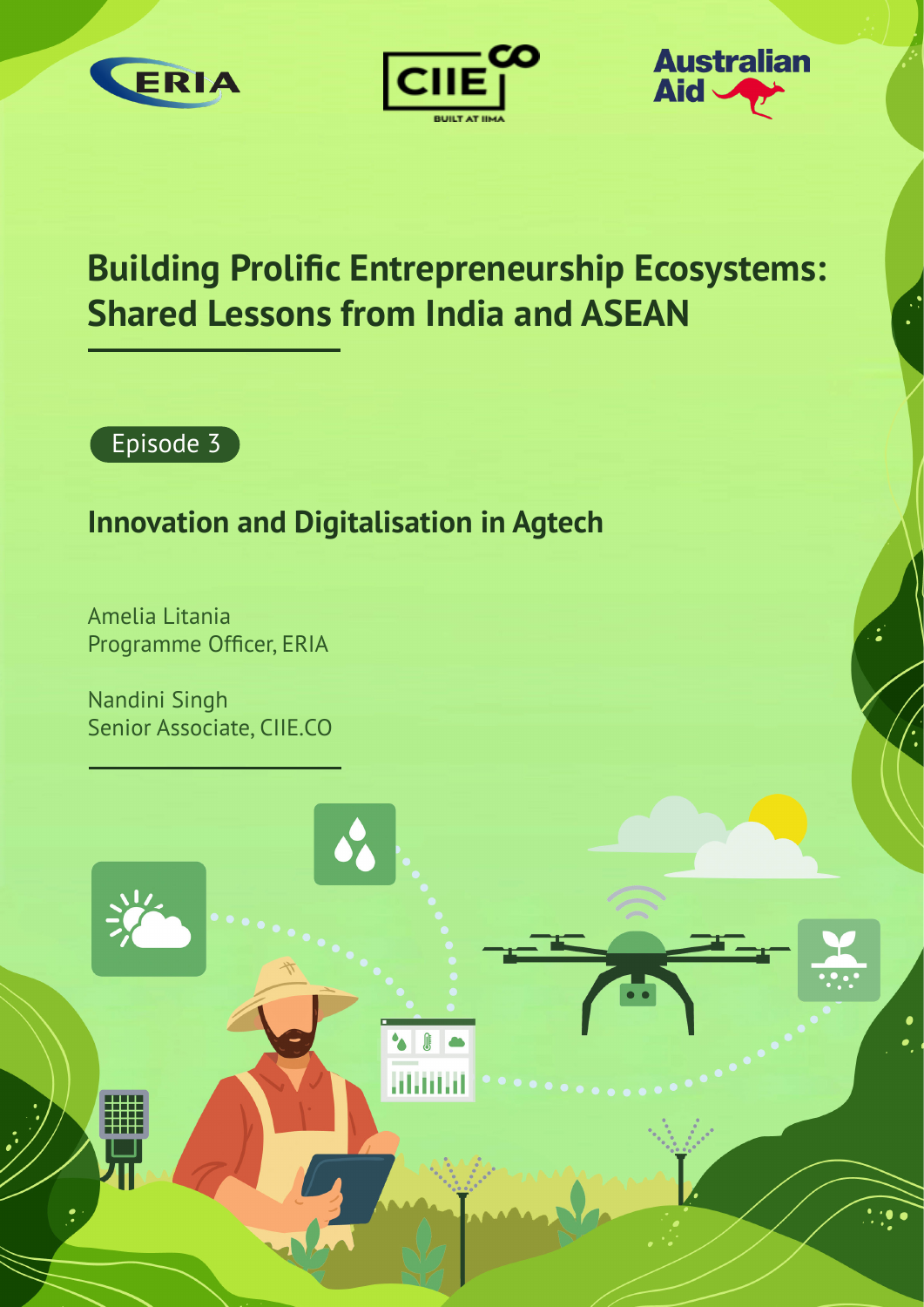# **Acknowledgements Acknowledgements**

The authors wish to thank the speakers and moderator of the ERIA–CIIE.CO Roundtable Discussion, Episode as 'Innovation and Digitalisation in Agtech': Emmanuel Murray, senior advisor, Caspian Impact Investment futurist, Singapore; Ritchie Goenawan, chief marketing officer and director, people and culture, TaniHub Scientific Adviser of India; Michelle India; Michelle Ng, Singapore; Mel 2003.<br>Group, Indonesia; Sai Gole, co-founder, BharatAgri, India; Venkatachalam Anbumozhi, director, research strategy and innovation, Economic Research Institute for ASEAN and East Asia (ERIA). Advisers, India; Hemendra Mathur, partner, Bharat Innovation Fund, India; Luke Tay, independent food

The authors also thank all of their colleagues who contributed to the success of the event, in particular, the era<br>ERIA communications team (Isabella Italia Gentajaya, Tyagita Silka Hapsari, Lydia Ruddy, and Dega Putra wardhana), Rebecca Christianne Soupacua, Sheila Fathiya, Lina Maulidina Sabrina, Jeremy Gross, Penghuy engoy, Alay Phonvisay, Minh Minh Tan, Listi Irawati and Nunuk Rahayu, as well as the team at CIIE.CO (Snehil Mulani, P Basoya, Pinakeen Bhatt, and Ayushi Mona).

Giulia Ajmone Marsan, director, strategy and partnership, ERIA, and Supriya Sharma, partner, insights, CIIE. which by Giulia Ajmone Marsan, Lina Marsan, Lina Marsan, Lina Marsan, Lina Marsan, Lina Marsan, Lina Marsan, Li<br>CO supervised the preparation of this report.

The authors would also like to thank the Government of Australia for funding the series of ERIA–CIIE.CO online dialogues. online dialogues.

#### The Australian Government funded this report and this report and the ERIA–CIIE.CO Roundtable Discussions through the ERIA–CIIE.CO Roundtable Discussions through the ERIA–CIIE.CO Roundtable Discussions through the ERIA–CIIE **Disclaimer**

The views expressed in this publication are those of the authors alone and are not necessarily the views of ERIA or the and are not necessarily the views of ERIA or the Australian Government. Government of Australia.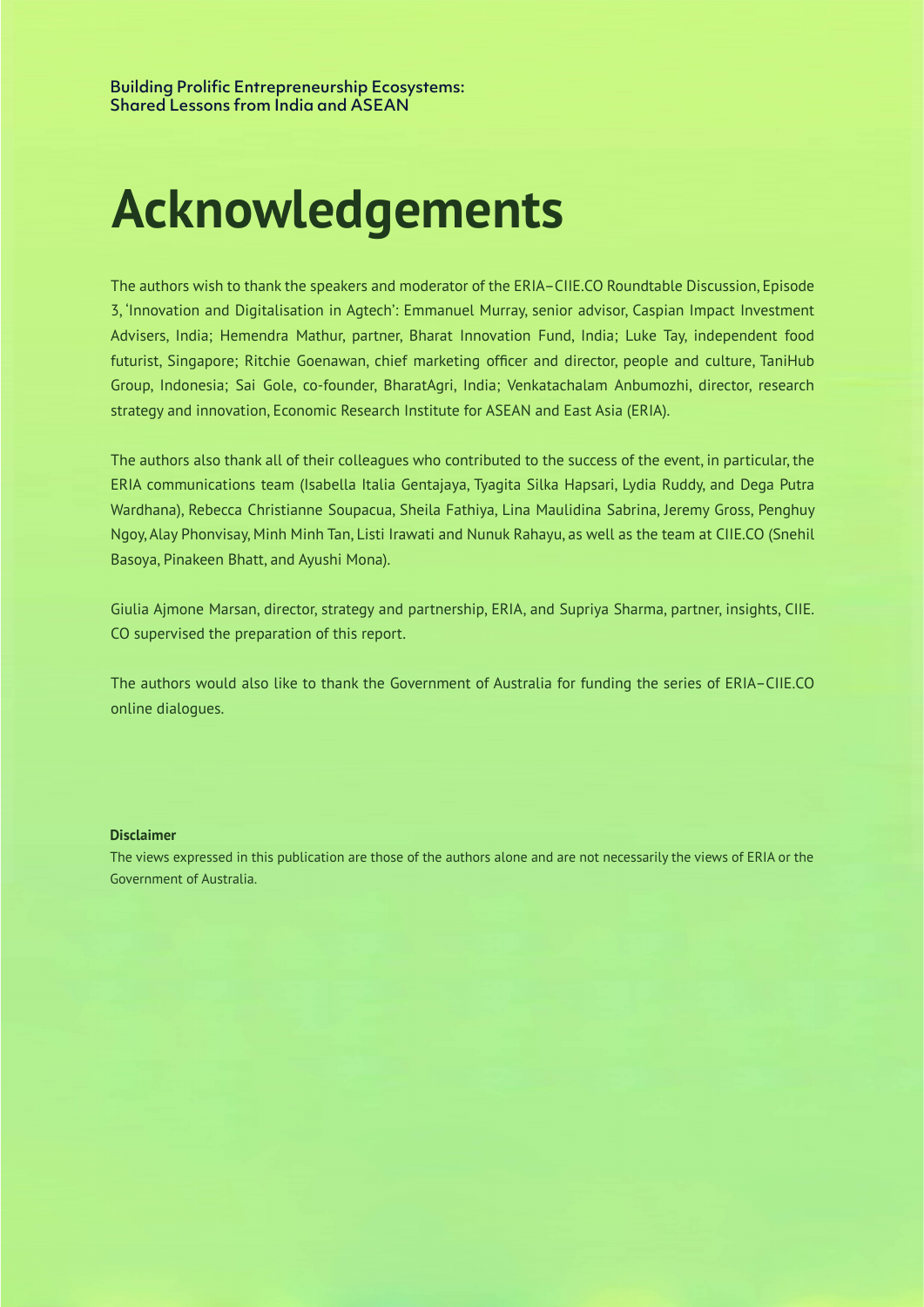# **Executive Summary**

This policy brief is part of a study that CIIE.CO, the Innovation Continuum, and Economic Research Institute of ASEAN and East Asia (ERIA) are conducting to encourage collaboration and peer learning between India and Association of Southeast Asian Nations (ASEAN) Member States and to share knowledge and tools relevant to entrepreneurship ecosystems in South Asia. It examines the evolution of the agriculture technology (i.e. agtech) start-up ecosystems in India and the ASEAN region and compares associated major policies. This policy brief is based on a roundtable held by CIIE.CO and ERIA on Innovation and Digitalisation in Agtech, as well as previous research by both organisations on agtech start-ups.

# **Key Messages**

- There is an overlap between innovation and digitisation in India, as 90% of agtech in India is digital. In the last 5 years, the food supply chain has become more digitised. Digitisation is making supply chains more demand-driven and transparent as well as farmers' marketing linkages more efficient. The Soil Health Card app, Krishi Vigyan Kendra knowledge networks, and agriculture technology management agencies are some programmes advocating digitisation in India.
- Venkatachalam Anbumozhi, director of research, strategy, and innovation, ERIA pointed out that the ASEAN economic community has adopted a long-term circular economy framework with objectives to bring resource efficiency to the farms, add resilience to the value chain, and amplify competitiveness across sectors. Such a circular economy aims to maintain utility components and to retain value along the value chain. There is policy impetus for more localisation of production, however. The Government of Singapore's target of '30 by 30' (i.e. 30% of consumption to be sourced locally by 2030) is an example. Such localisation can complement regional – as well as global – value chains.
- In India, personalisation is a key aspect of advisory services provided by BharatAgri, an Indian agtech start-up. Adopting Indic languages has helped many start-ups in agtech and personalised advisory services with reaching and engaging farmers across various regions in India.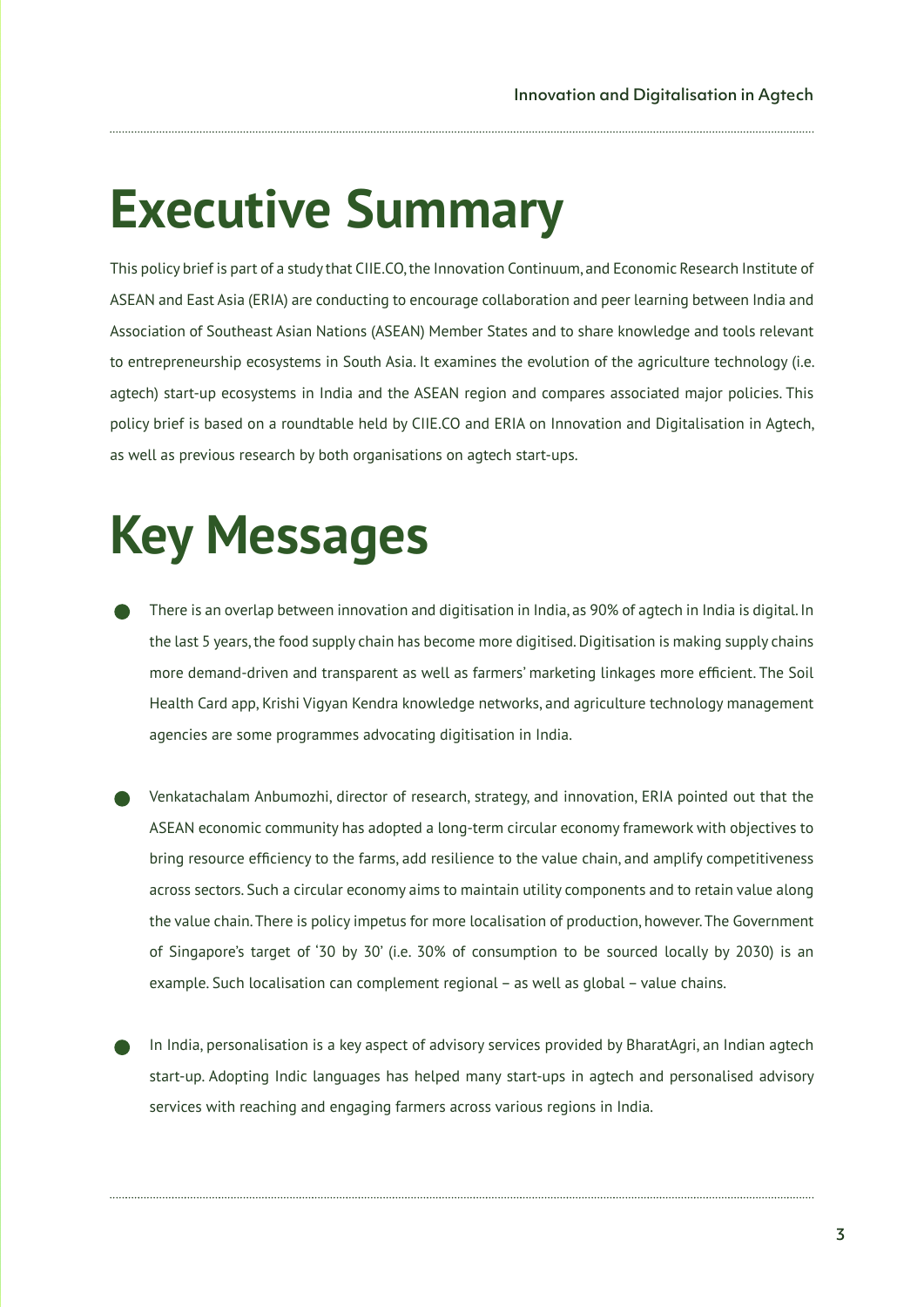Moreover, there is increasing feminisation of agriculture, especially in sectors like dairy, vegetables, and horticulture; going forward, even cereal crops – which typically need masculine labour – could also become more feminised. Therefore, the customer persona of a farmer has to be redesigned to consider and focus on women.

The Government of India has initiated a direct benefit system through Pradhan Mantri Jan-Dhan Yojana (PMJDY), Aadhaar, and Pradhan Mantri Kisan Samman Nidhi (PM-KISAN) to develop supplyside delivery mechanisms. This has created an opportunity for fintech start-ups to digitise payments made by farmers and to create credit profiles that enable better inclusion of farmers in the formal financing ecosystem. This digitisation also has the potential to streamline agriculture value chains, contributing to the optimisation of intermediaries.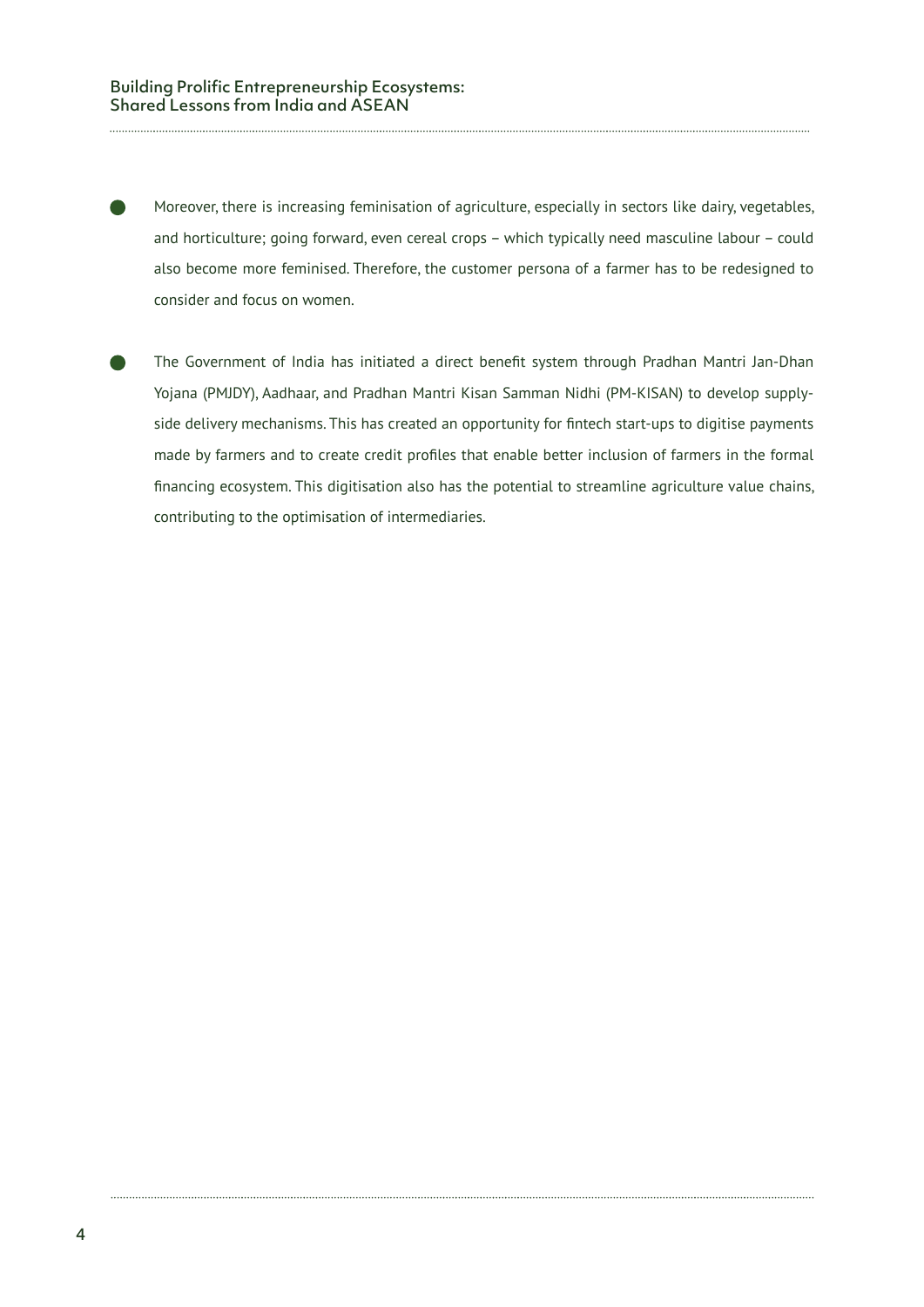## **INTRODUCTION**

Agriculture in India is generally disorganised, unstructured, and densely populated by multiple levels of intermediaries across the value chain. The production portion of the value chain remains highly fragmented, with around 86% of farmers in India remaining small and marginal; possessing landholdings of less than 2 hectares; and having limited access to inputs, capital, technology, and markets (Ernst & Young India, 2020). This has created a gap in the ecosystem, which is being addressed by such players as farmer producer organisations (FPOs) and farmer producer companies, corporations, and government organisations. A recent shift has been seen by the entry of a new player in the market – agriculture technology start-ups known as agtech.

About 1,427 agriculture technology start-ups in the country have begun to bring crucial changes to the agriculture sector (Tracxn, 2022). Agtech is adopting digital technologies to make the value chain more efficient as well as to expand the reach of a variety of products – including financial services – to farmers and the farm economy. The Government of India has also introduced many measures for the agtech ecosystem to flourish.

For the Association of Southeast Asian Nations (ASEAN), agriculture is a key contributor to economic development and serves as the main livelihood for a large segment of the current population of 600 million. The sector contributes to over 22% of gross domestic product (GDP) in some ASEAN Member States (AMS) such as Indonesia, Myanmar, Philippines, and Thailand (World Bank, 2022) and up to 25% of total employment in the region, providing more than 50% of total employment in, for example, Myanmar (FAO, 2022). Moreover, through the establishment of the *ASEAN Economic Community Blueprint and Vision and Strategic Plan for ASEAN Cooperation in Food, Agriculture and Forestry 2016–2025*, AMS is working towards developing a competitive, inclusive, resilient, and sustainable food, agriculture, and forestry sector that will be integrated fully with the global economy.

As food demand continues to increase – along with populations and the middle class – governments and the private sector across South-East Asia are looking at ways to bolster agribusiness and local production. Over the years, investment in agtech has been rising, focussing on increasing farming quality, efficiencies, and sustainability. In 2019, \$423 million was invested in South-East Asia's agri-food tech (Ellis, 2020).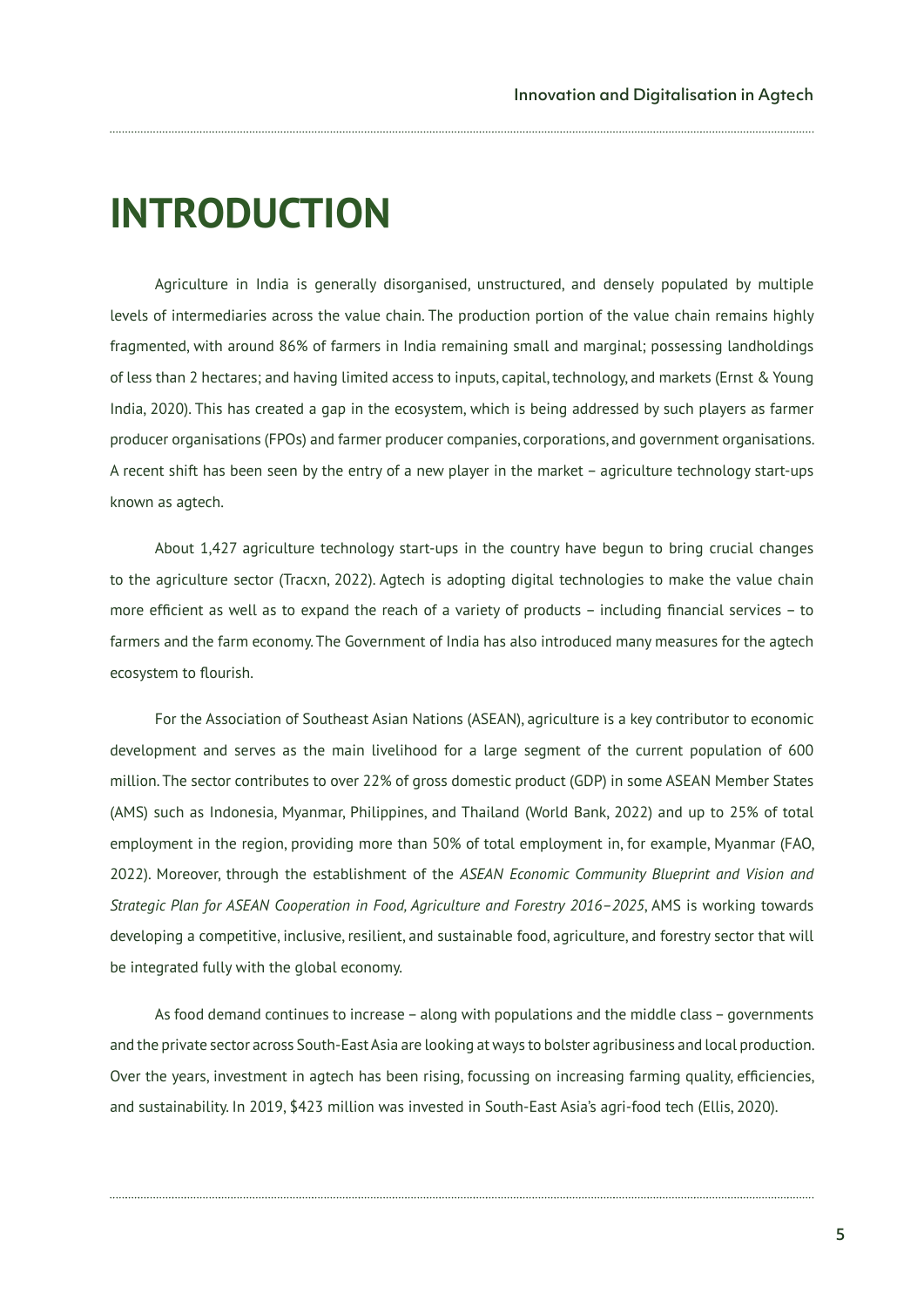However, the regional ecosystem of ASEAN has yet to reach the maturity of markets of East Asia (i.e. China, Japan, and the Republic of Korea), Europe, and North America in terms of early-stage investment and innovation funding. The Global Agtech and New Food Ecosystem Report shows that when scored based on performance, funding, start-ups experience and knowledge, East Asia dominates the top 25 rankings of the best ecosystem by 20%, while North America dominates the top 25 rankings by 48% (Startup Genome, 2022). The COVID-19 pandemic has further affected the region's food supply chain and worsened access to markets – affecting millions of low-income, smallholder farmers who comprise most of the agriculture industry in the region.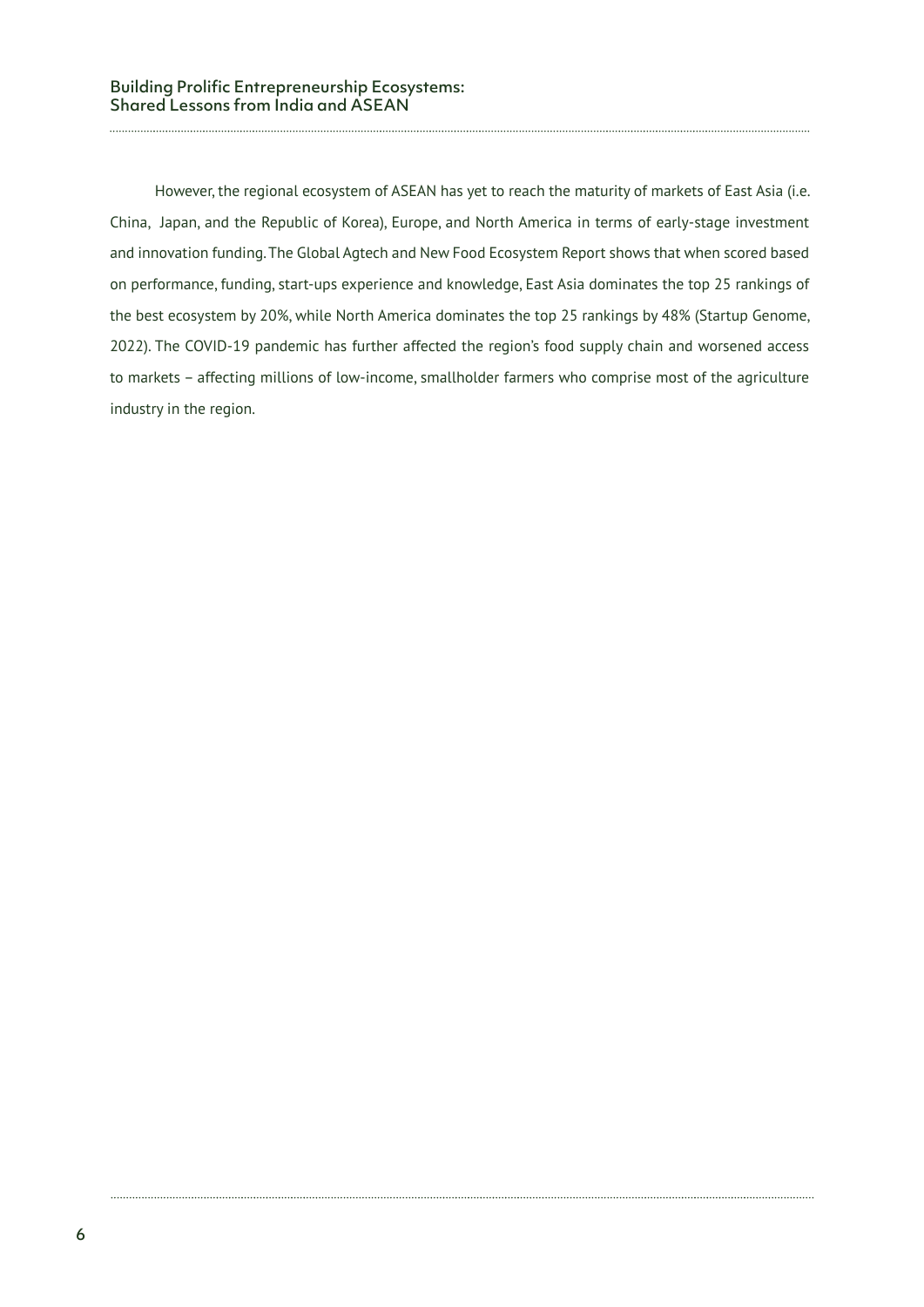### **Policy Overview**

#### **The Case of India**

India is the third-largest nation in terms of the funding of and number of start-ups in the agtech space. In fact, every ninth agtech start-up in the world is from India (Bain and Company, 2021). However, similar to the ASEAN region, it is far behind China and North America in terms of funding. Furthermore, despite the strong start-up activity, the market penetration in the sector remains very low, with less than 10% – about 14 million – of farmers adopting agtech solutions (Mathur, 2021). As a result of regulatory changes and COVID-19's impact, however, agtech in India is projected to grow to a \$30 billion to \$35 billion market by 2025 (Bain and Company, 2021). This growth is also expected to be fuelled by many policy measures.

#### *Digitalisation Efforts by the Government*

Over the past decade, the Government of India has invested heavily in the digitisation of the economy. Digital payments in India recorded growth of 30.19% during the year ending March 2021; the adoption was accelerated due to the COVID-19 pandemic (RBI, 2021). To channel the benefits of digitisation in agriculture, the government has launched various programmes aimed at different parts of the agriculture value chain:

- (i) In 2017, the government launched the Soil Health Card mobile app that recommends crop nutrients and fertilisers to 120 million farm holdings in the country. Like a geotagging app, it monitors soil health to advise on appropriate dosages of nutrients needed to improve soil health and fertility.
- (ii) The Indian Council of Agricultural Research (ICAR) operates 713 krishi vigyan kendra knowledge networks and 684 agriculture technology management agencies for better distribution of technologies amongst farmers.
- (iii) To remove information asymmetry between buyers and sellers and to promote real-time price discovery for commodities, the government set up the National Agriculture Market (eNAM), a pan-India electronic trading portal to connect Agricultural Produce Market Committee mandis (i.e. market areas in a state that regulate the marketing of notified agriculture produce and livestock).
- (iv) The government initiated a direct benefit system through Pradhan Mantri Jan-Dhan Yojana (PMJDY), Aadhaar, and Pradhan Mantri Kisan Samman Nidhi (PM-KISAN) to develop supply-side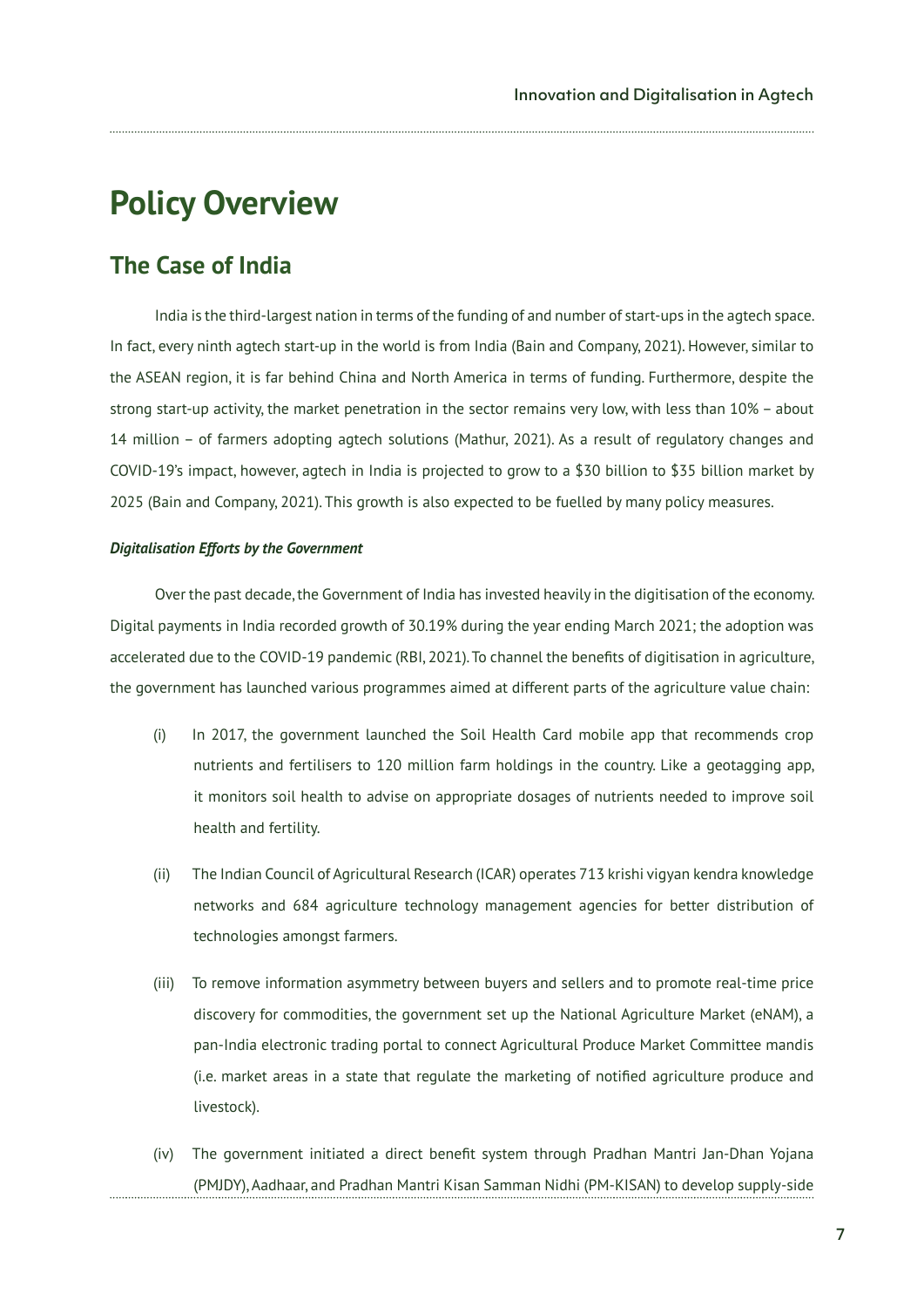delivery mechanisms. This allows fintech start-ups to digitise payments made by farmers and to create credit profiles, which can ease farmers' access to markets as well as other financial products.

- (v) The government plans to launch the National Data and Analytics Platform (NDAP), which will make government data publicly available for a wide range of sectors – including agriculture.
- (vi) The premier policy think tank the National Institution for Transforming India (NITI Aayog) – is working on the Agriculture Transformation Index, which will measure the agriculture performance of states across pre-identified parameters (i.e. inputs, sustainability, productivity and diversification, policy, preservation, processing and exports, and farmers' income and welfare).
- (vii) Various mobile apps have been developed to disseminate information to farmers, such as e-GOPALA (aiding dairy farmers by providing details of bovine animals), Kisan Suvidha (helping farmers by disseminating information on weather, market prices, plant protection, agro-advisory, pesticides, fertilisers, farm machinery, etc.) and Pusa Krishi (aims to help farmers in finding solutions to problems encountered at the farm).
- (viii) The government has identified seven key areas for technology-driven transformation in the post-pandemic world – including farm-to-table technology to drive agriculture growth – and is developing solutions through a public–private partnership model.

#### *Emerging Innovation in Agtech*

The development of infrastructure and increased penetration of affordable internet will drive innovation in India in the coming decade. Precision agriculture and automation will be the norm – even amongst smallholder farmers – across the sowing to harvesting value chain (Omnivore, 2022). Big data analytics; supply chain/market-linked models; FaaS (i.e. farming as a service); and internet of things (IoT) enabled, engineering-led innovations are the major sub-sectors in which agtech start-ups are burgeoning (PWC, 2018).

Farm-specific, data-driven diagnostics to determine soil and crop health are a promising opportunity. Big data start-ups are using drones – as the government has recently relaxed rules and released standard operating procedures for use of drones in agriculture (Inc42, 2022) – or tractor-based solutions to compile weather and crop data in the field to estimate risks. With growing smartphone penetration – even in rural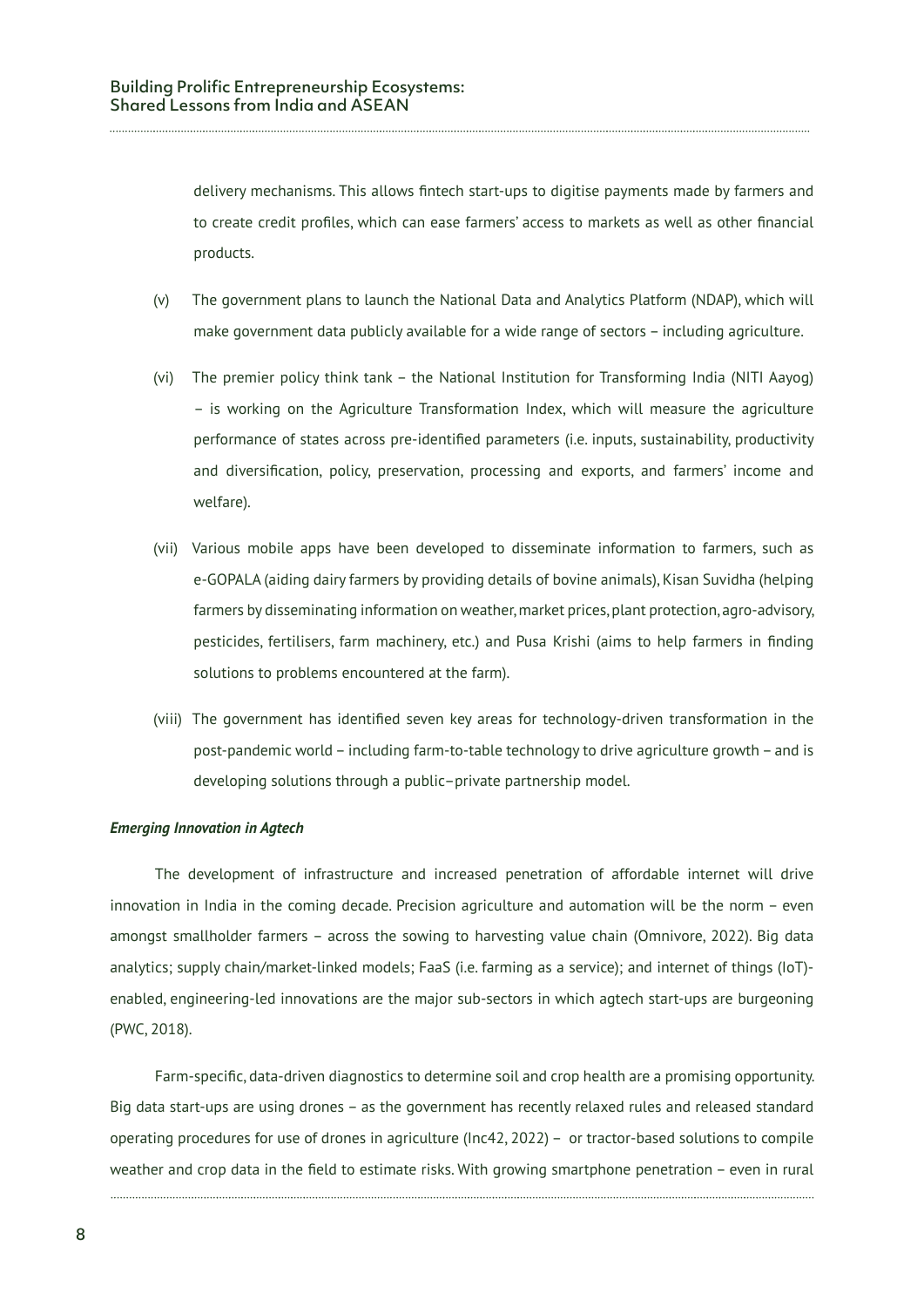India – access to these analytics could enable better decision making in farming activity, helping farmers increase productivity and revenue while reducing costs (Kantar, 2021).

Market-linkage models operate at the two ends of the supply chain: input and output. These models aim to link producers to economical sourcing agencies for procurement and to profitable buyers for sales. In addition, innovations are emerging to help farmers estimate sowing and harvesting in line with consumer demand patterns.

Specific farm practices are being identified for the provision of technological interventions. FaaS activities, such as equipment rentals and crop care practices, are areas likely to gain market traction. FaaS seeks to provide affordable technology solutions for efficient farming to even smallholder farmers.

Finally, IoT-enabled technology – such as smart farming, comprising high-precision crop control, data collection, and automated farming techniques – aims to remove inefficiencies and to bolster productivity. Information on crop yields, rainfall patterns, pest infestations, and soil nutrition can be used to improve farming techniques over time. Low-capital expenditure software-based solutions are key for scaling up such solutions.

#### *Policy Framework Supporting Agtech*

The government offers multiple incentive schemes to support agtech start-ups:

- (i) **Atal New India Challenge.** This grant supports innovators in creating products based on advanced technologies in areas of national and social relevance, including agriculture. It provides up to \$10 million for product development and early-stage commercialisation of deep-tech products.
- (ii) **ASPIRE.** To enable innovators to create products based on advanced technologies, the Ministry of Micro, Small and Medium Enterprises launched A Scheme for Promotion of Innovation, Rural Industries and Entrepreneurship (ASPIRE) to establish a network of technology and incubation centres to accelerate entrepreneurship and to promote start-ups for innovation in agro-industry.
- (iii) **Rashtriya Krishi Vikas Yojana (RKVY).** To provide financial support and to nurture the incubation ecosystem, an innovation and agro-entrepreneurship development programme was launched. Start-ups supported under this programme fall under various categories such as agroprocessing, artificial intelligence, digital agriculture, farm mechanisation, waste to wealth, dairy, and fisheries.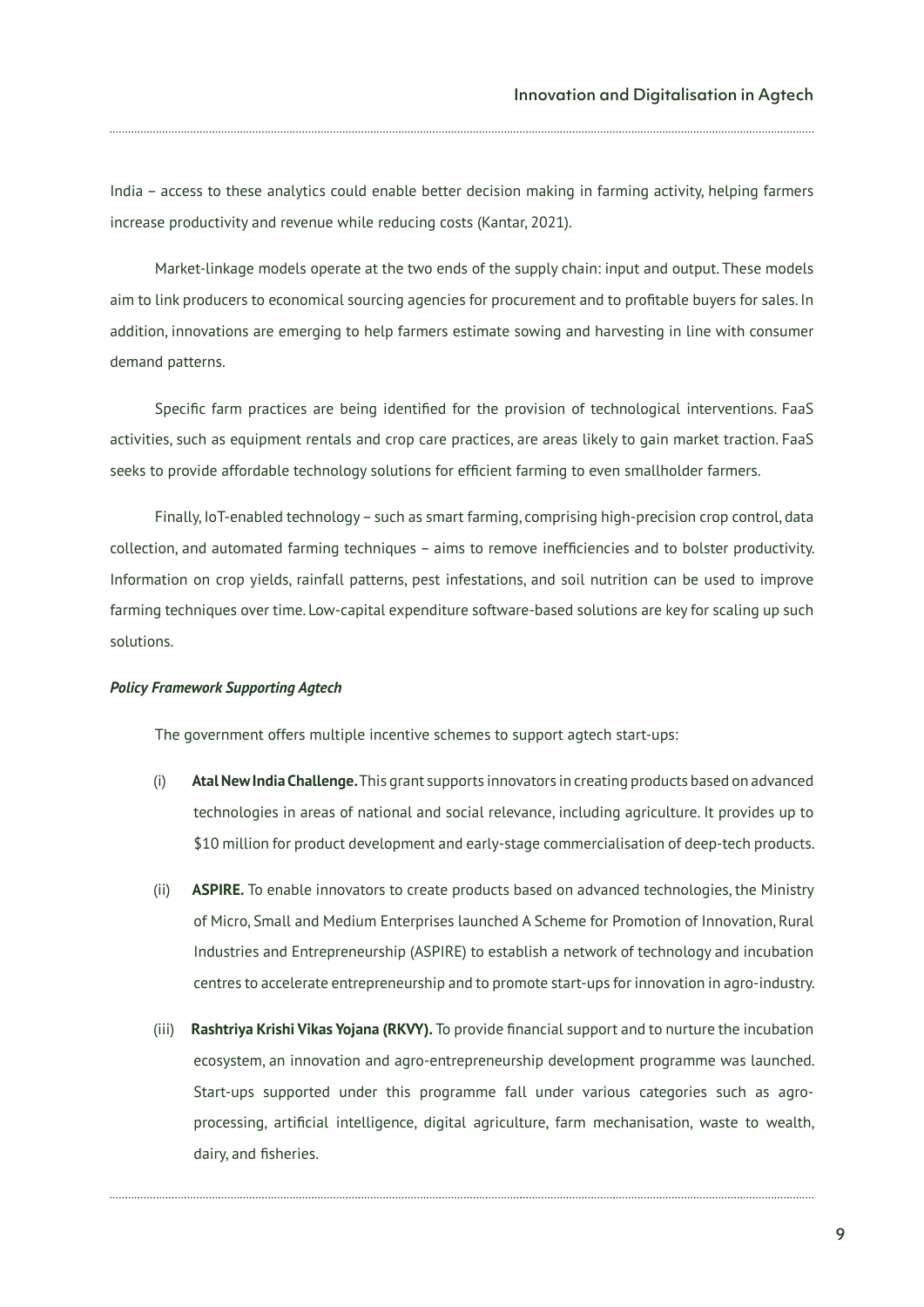- (iv) **Agriculture Grand Challenge.** To encourage innovative and commercially viable models, the Ministry of Agriculture and Farmers' Welfare, in partnership with Startup India, launched this challenge in December 2017. It aims to support the technology base by providing funding and incubation support to the best commercially viable concept. The winning start-ups that are at the idea stage receive 3 months' incubation support with a leading agtech incubator, support from domain experts, and real-time testing of proofs of concept. They also receive a 3-month market access programme with the Ministry of Agriculture and Farmers' Welfare. The Department of Animal Husbandry and Dairying, in partnership with Startup India, launched the similar Animal Husbandry Startup Grand Challenge in 2019.
- (v) **State government programmes.** Amongst various projects and schemes supported by state governments, the MahaAgriTech project – initiated by the government of Maharashtra in 2019 – aims to digitally monitor agriculture activity by using satellite and drone technologies. The Saagu-Baagu project, by the government of Telangana, aims to achieve innovative ease of use in the fields of agriculture and horticulture. This project, through public–private partnerships, plans to involve at least 10,000 farmers over four crop cycles.

#### *Challenges to the Agtech Ecosystem*

Regarding agriculture, there are different rules, regulations, policies, and schemes in each state in India. In conjunction with the rules, regulations, policies, and schemes instituted by the central government, state-level differences create a major challenge for agtech start-ups to scale in the Indian market. Moreover, there are almost 146 million farmers in India, and 86% – 126 million – hold less than 2 hectare of land (Agriculture Census, 2015–16). This makes it very difficult for start-ups and the government to extend solutions to the last mile.

Agtech start-ups are trying to solve multidimensional problems in agriculture, including low productivity, sub-optimal efficiency in the supply chain, friction in market access, sparse institutional credit, thin crop insurance (and delayed claims), and low-quality inputs. Despite the government's heavy investment in digitisation, farmers still lack the adoption of technology or knowledge on how to use technology. Indeed, market penetration in the agtech sector is very low (i.e. below 10%), with only about 14 million farmers adopting available agtech solutions – mostly due to information asymmetry and lack of sufficient resources, including financing (Ghode, 2020). There is a need for the government to help set up agtech-focussed incubators and grants, which are currently very few in number; the success rate of such incubators has not been high (Ghode, 2020).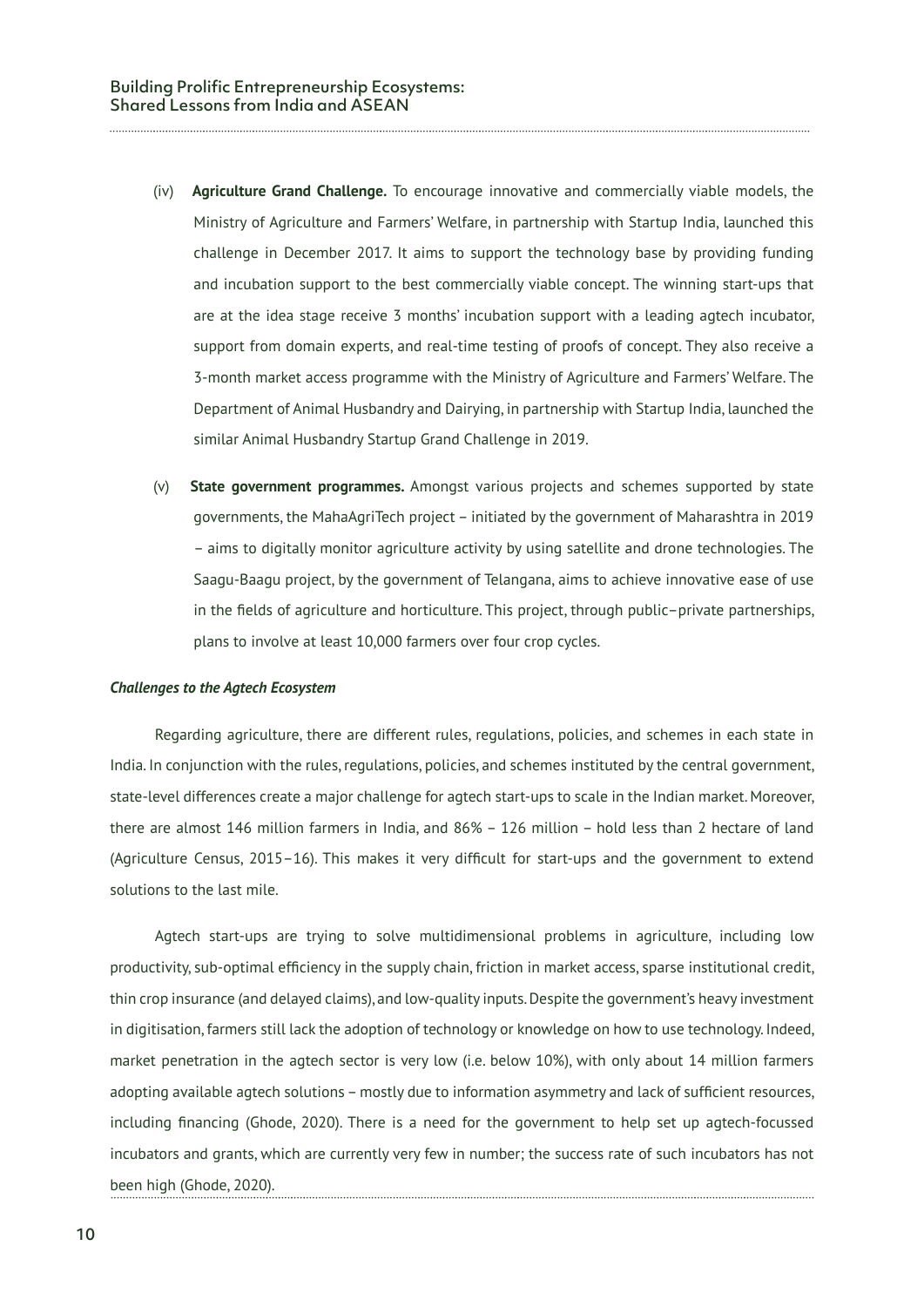Women farmers account for 32% of participation in the labour force; however, there are limited products that are designed for them. There is a need for a women-centric solution in the industry (Doss and SOFA Team, 2011). Lastly, the documentation process for registering FPOs and obtaining licences is a very lengthy and cumbersome. As many agtechs are using FPOs as a medium to disperse their solutions, it is imperative to simplify this process.

#### **The Case of ASEAN**

#### *Digitalisation Efforts by the Government*

The digital transformation of agriculture in the ASEAN region has started to gain traction in the last decade, as the region experienced fast-growing mobile penetration that allows more people to access the internet – including in rural areas. Across the region, governments took various approaches to improve the efficiency of agriculture production and to encourage technology innovation activities in agriculture:

- (i) **Vietnam.** The government worked with MimosaTEK, IoT-based smart farming that piloted a project for small-scale farmers on precision agriculture. Using cloud-based devices with sensors, it allows farmers to access an app that monitors crop progress and droughts. The initiative is important as Nearly half of the country's rice production is supported by the Mekong Delta, which has become more vulnerable towards climate change and rising sea levels. The government has also issued *a decree* on incentive policies for both domestic and foreigninvested enterprises to support credit access, high-tech application, and workforce training in agriculture. Furthermore, the Ministry of Agriculture and Rural Development signed several memorandum of understanding with developed countries, such as Australia, Ireland, Japan, and the Netherlands, to exchange knowledge on agtech (Shira Dezan and Associates, 2021).
- (ii) **Thailand.** Agtech has been identified as a key area in *Thailand 4.0*, its strategic economic development plan, to boost food production. This includes tax exemptions for companies that invest in upgrading their production capabilities through agriculture innovation. Recently, National Innovation Agency Thailand collaborated with Maejo University to develop Thailand's first white paper on agtech start-up ecosystem development to level up deep-tech solutions with the goal of accelerating agriculture transformation (*Bangkok Post*, 2021).
- (iii) **Singapore.** Singapore is aiming to become Asia's urban agro-food tech hub while addressing the issue of food security. In 2019, its parliament voted to aim to increase Singapore's food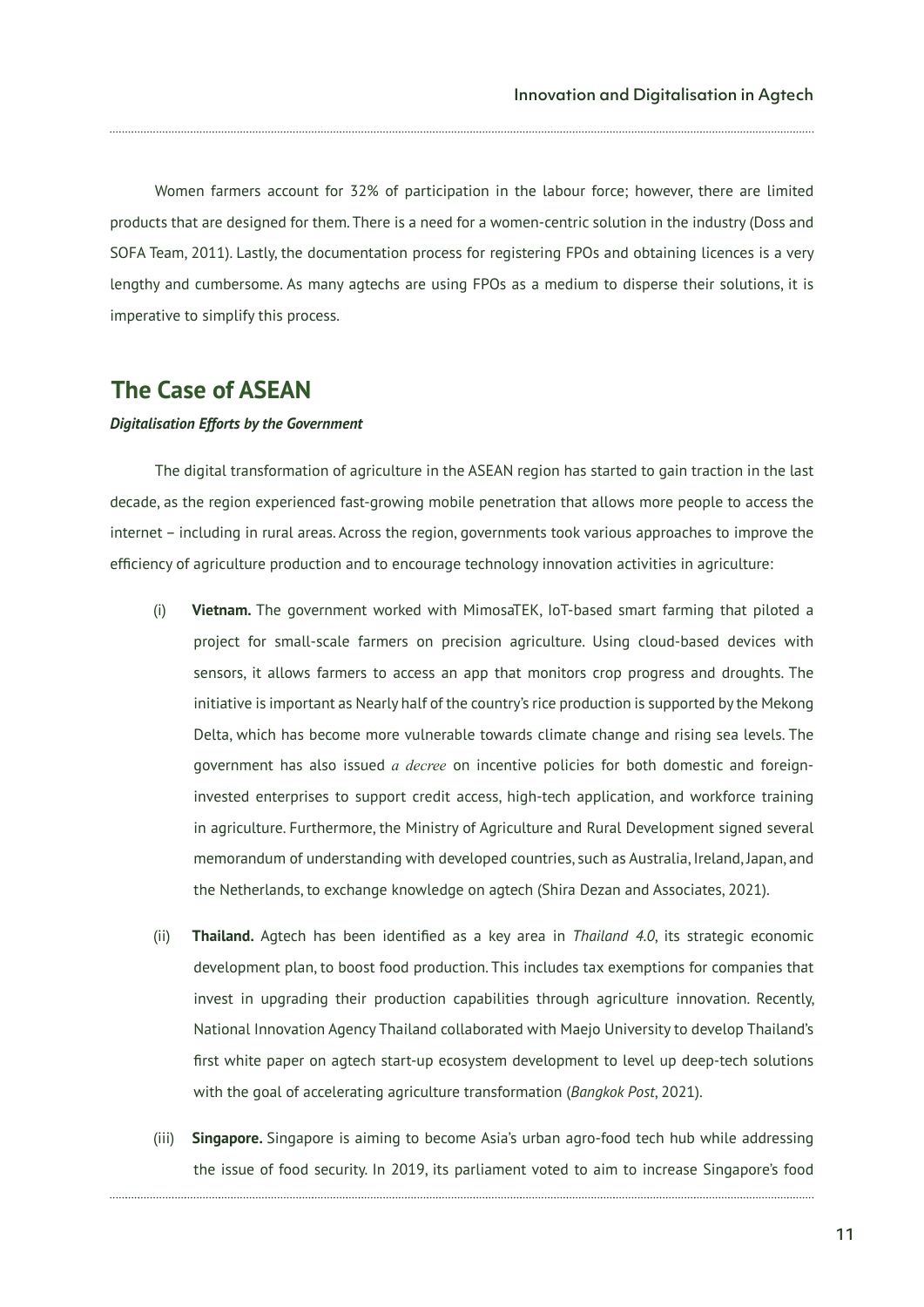self-sufficiency from less than 10% today to 30% in 2030. Driven by the Singapore Food Agency and Agency for Science, Technology, and Research (A\*STAR), the government invested around \$144 million in research and development on agro-food innovation and technology (*The Straits Times*, 2020). Under A\*STAR, the Singapore Institute for Food and Biotechnology has recently been established to leverage biotechnology, enhance the food manufacturing system, and work with innovation partners to transform the food industry and to capture new markets. Other agencies, such as Enterprise Singapore and the Singapore Economic Development Board, encourage global investment and attract global talents for agro-food tech commercialisation in Singapore. For instance, Eat Just, a plant-based company from the United States, has received the world's first-ever government approval to sell lab-grown chicken meat and has begun supplying it to local restaurants in Singapore (Chu, 2020).

- (iv) **Cambodia**. The country is aiming to modernise its agriculture sector by 2020 by driving competitiveness and sustainability. With the Agricultural Sector Master Plan, 2030, Cambodia is forging a competitive, inclusive, resilient, and sustainable modern agriculture sector. To further support its goal, the Ministry of Agriculture, Forestry and Fisheries is promoting the use of smart farming applications for fact-based decision making. Moreover, it recently launched the CamAgriMarket app, which connects producers, brokers, and consumers on a single platform to facilitate transactions (Sarath, 2020). The ministry also established an agriculture big data platform to study the possibility of an agriculture product monitoring and traceability system.
- (v) **Indonesia.** The Ministry of Investment and Ministry of Agriculture are working together to boost investment in the agriculture sector, which is predominantly run by smallholder farmers. The sector received some \$21.0 billion in investment from 2015 until March 2021, of which foreign direct investment contributed\$9.5 billion (BKPM, 2021). The Ministry of Agriculture also established a strategic plan that supports the long-term objectives of the *Grand Strategy of Agricultural Development 2015–2045*, which is part of the constitutional mandate to realise a dignified, independent, developed, fair, and prosperous Indonesia. In 2021, the Ministry of Agriculture signed a memoranda of understanding with Microsoft to empower smallholder farmers with technology-oriented solutions that will help them increase income using groundbreaking, cloud-based technologies; machine learning; and advanced analytics.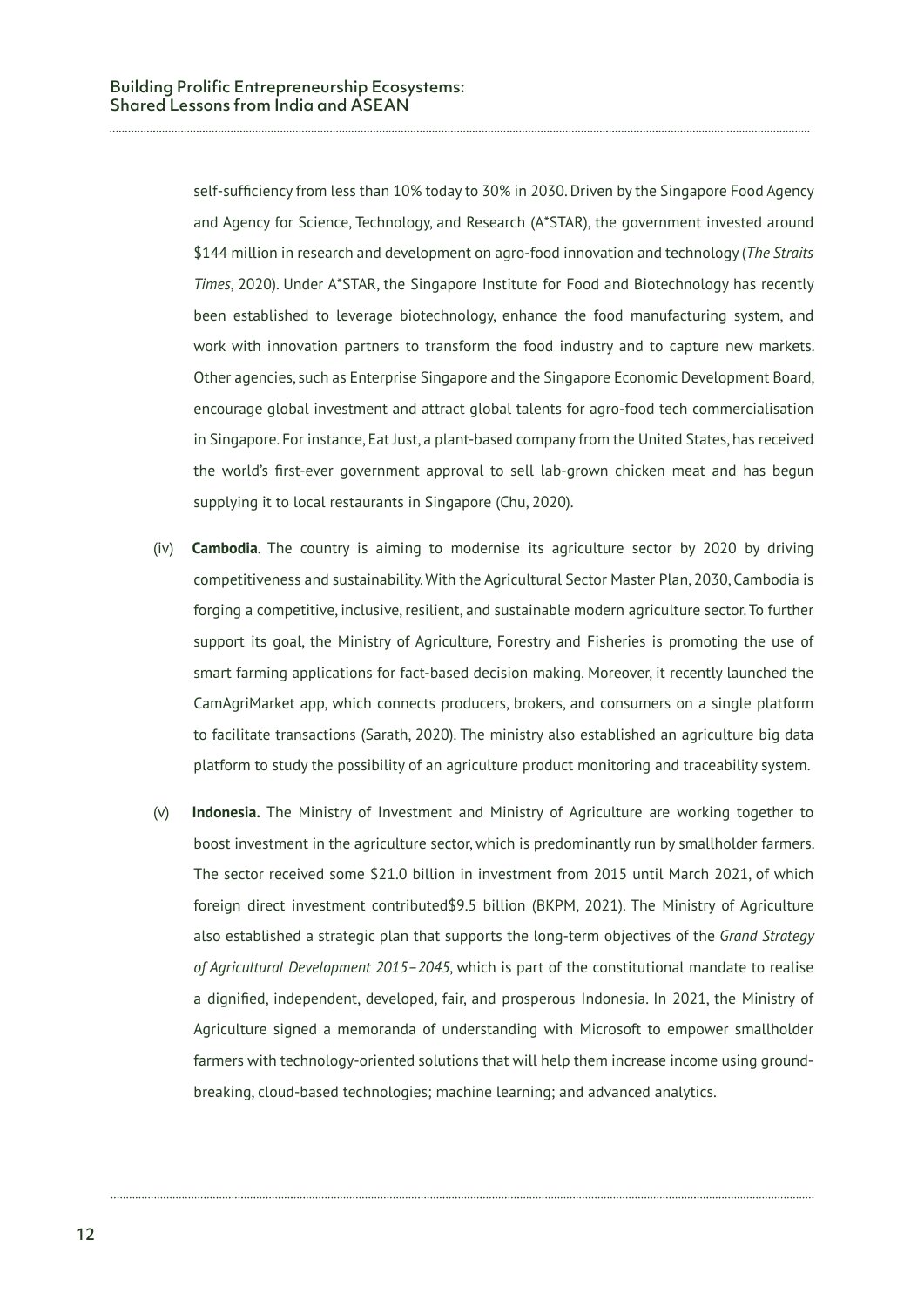#### *Emerging Innovation in Agtech*

Along with governments, entrepreneurs and the private sector in the ASEAN region are increasingly paying attention to agtech and innovative business models, offering market-based solutions for digital market and financial access for smallholder farmers, production and supply chain services, and agro-food technology and innovation. A wave of agtech start-ups has launched products and solutions in recent years, with nearly half of the existing players founded in the last 4 years.

For instance, funding for one agtech start-up in Indonesia was raised by TaniHub Group – amounting to \$65.6 million series B in 2021. Through its B2B e-commerce platform, TaniHub connects more than 45,000 farmers and 350,000 buyers, helping farmers earn more for their crops by streamlining distribution channels; there are fewer middlemen between farms, restaurants, vendors, and other businesses (IFC, 2020). The start-up has also launched TaniFund, a fintech platform that provides loans to farmers, while also working with government agencies to onboard more farmers and to expand business overseas.

Indonesia has also witnessed the emergence of crowdfunding platforms that enable investors to fund independent farmers directly in return for an expected profit share. Such an approach can contribute to higher yields, as farms that perform well are usually rewarded through increased investment. For example, CROWDE is a crowdfunding platform that allows smartphone users to invest small amounts of capital in farms throughout the country and rewards farmers with discounts on crucial tools (Pratama, 2021).

In Singapore, innovative local start-ups are also growing. There is an opportunity for the alternative protein industry to meet the growing demand of consumers. An example is Shiok Meet, a cell-based seafood specialist that raised more than \$30 million in 2021 and plans to build a research and development production facility in Singapore. In parallel, the private sector has collaborated with government agencies to accelerate new innovation in food tech, such as that between A\*STAR and Tamasek to establish the Food Tech Innovation Centre (Subhani, 2020). Another Tamasek initiative is the Asia Sustainable Foods Platform, which aims to address the challenges of scaling up the production of alternative proteins, as well as accelerating the growth of sustainable foods in Asia (EDB, 2022).

In Cambodia, several agtech start-ups are launching and scaling up in South-East Asia to transform the 71 million small farms in the region. Phnom Penh-based agriculture technology start-up Smart Farm Assistance, for instance, is building a platform that collects crop, soil, and weather data to facilitate better farming decisions. With the aid of these start-ups, farming across Cambodia could be smarter, more data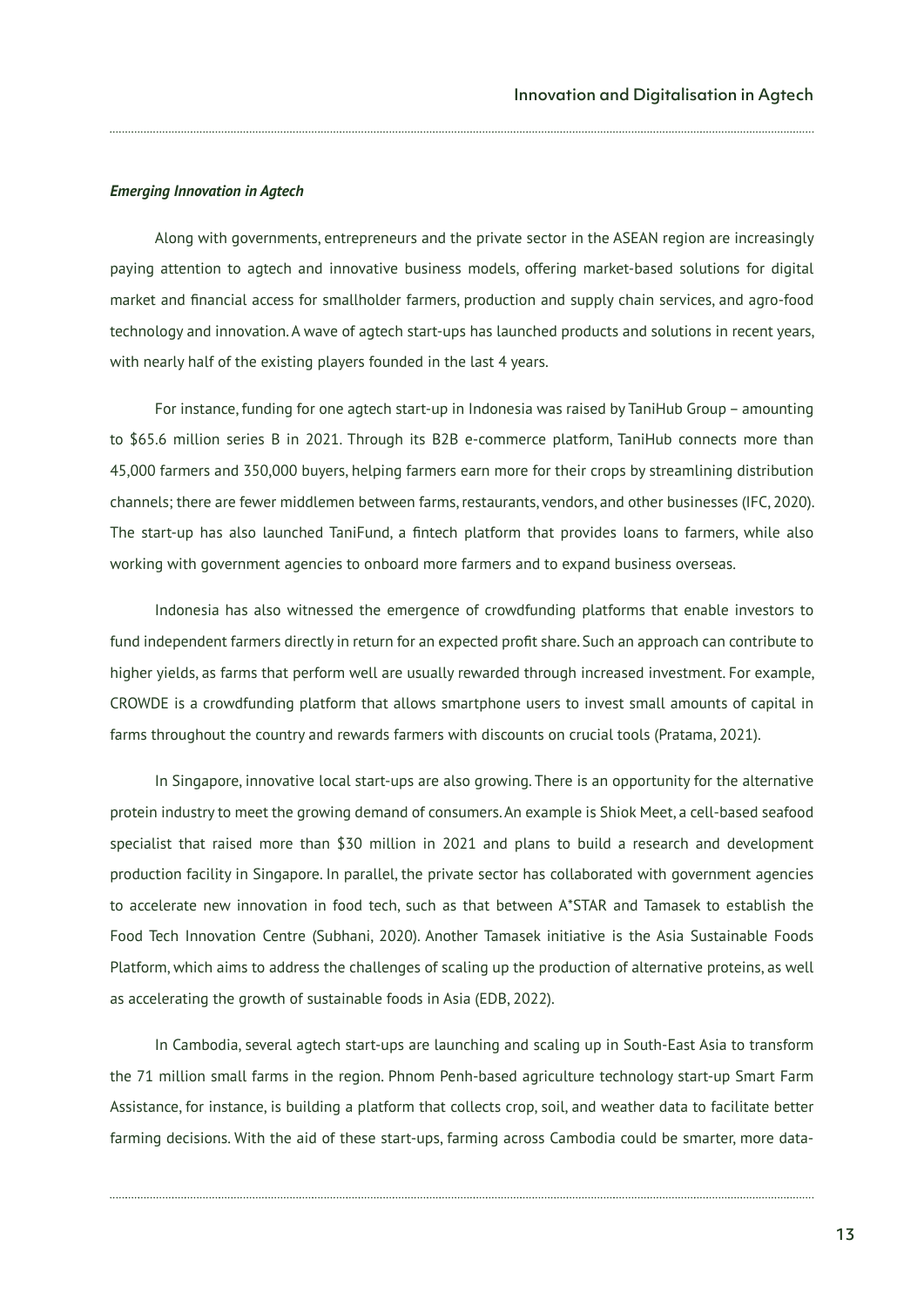driven, and less labour-reliant. An e-commerce agtech business such as Grocerdel is flourishing, offering to deliver fresh loca products from small-scale farmers to the consumer across Cambodia.

In Thailand, the National Electronics and Computer Technology Center is building smart farms to raise productivity and the quality of life for rural farmers. At the same time, the Asian Institute of Technology, a higher education institute, is demonstrating the capabilities of IoT. Beyond the wider promotion of agtech, closer collaboration amongst smallholder farmers, agriculture corporations, research institutes, communities, and the government can further augment agriculture.

#### *Challenges to ASEAN Agtech*

Whilst there are many emerging agtech start-ups and opportunities to boost the region's agtech ecosystem, there are several key challenges that need to be addressed by AMS.

First, the policy framework and infrastructure investment are uneven in supporting digitalisation and new technology for the food and agriculture ecosystem across ASEAN. Some AMS, such as Singapore, have advanced their technology and innovation strategy for food security, whilst others have not (ERIA, 2019). Moreover, ASEAN's diversity of countries – in terms various levels of economic and regulatory systems, dietary preferences, and fragmented production and supply chains – remains a long-standing challenge for the region to build an integrated solution.

Second, financial inclusion also remains problematic across ASEAN, particularly in rural agriculture communities. Moving forward, it is important for AMS to organise agriculture production that benefits smallholder farmers as much as possible. ASEAN governments must establish frameworks, revise regulations, and foster the promotion of collaboration amongst stakeholders and cross-regional projects to ensure that South-East Asia does not miss out on the opportunities that agtech brings.

Third, despite the promising potential of big data and IoT, large-scale adoption of digital agriculture has many hurdles. Grow Asia, an organisation established by the World Economic Forum in collaboration with the ASEAN Secretariat, noted that just 2.5% of the 71 million smallholders in South-East Asia use 60 of the world's leading digital solutions for agriculture (Chandran, 2019). In Cambodia, for instance, where the majority of farmers are rural smallholders, just 10% to 24% of the farming community has access to a smartphone (Foo, 2018). Nonetheless, Network coverage is no longer a barrier for rural crop farmers. Mobile service providers have continually expanded their coverage nationally and specifically into rural areas, which has led to mobile cellular networks becoming the primary source of internet connection for many in rural areas.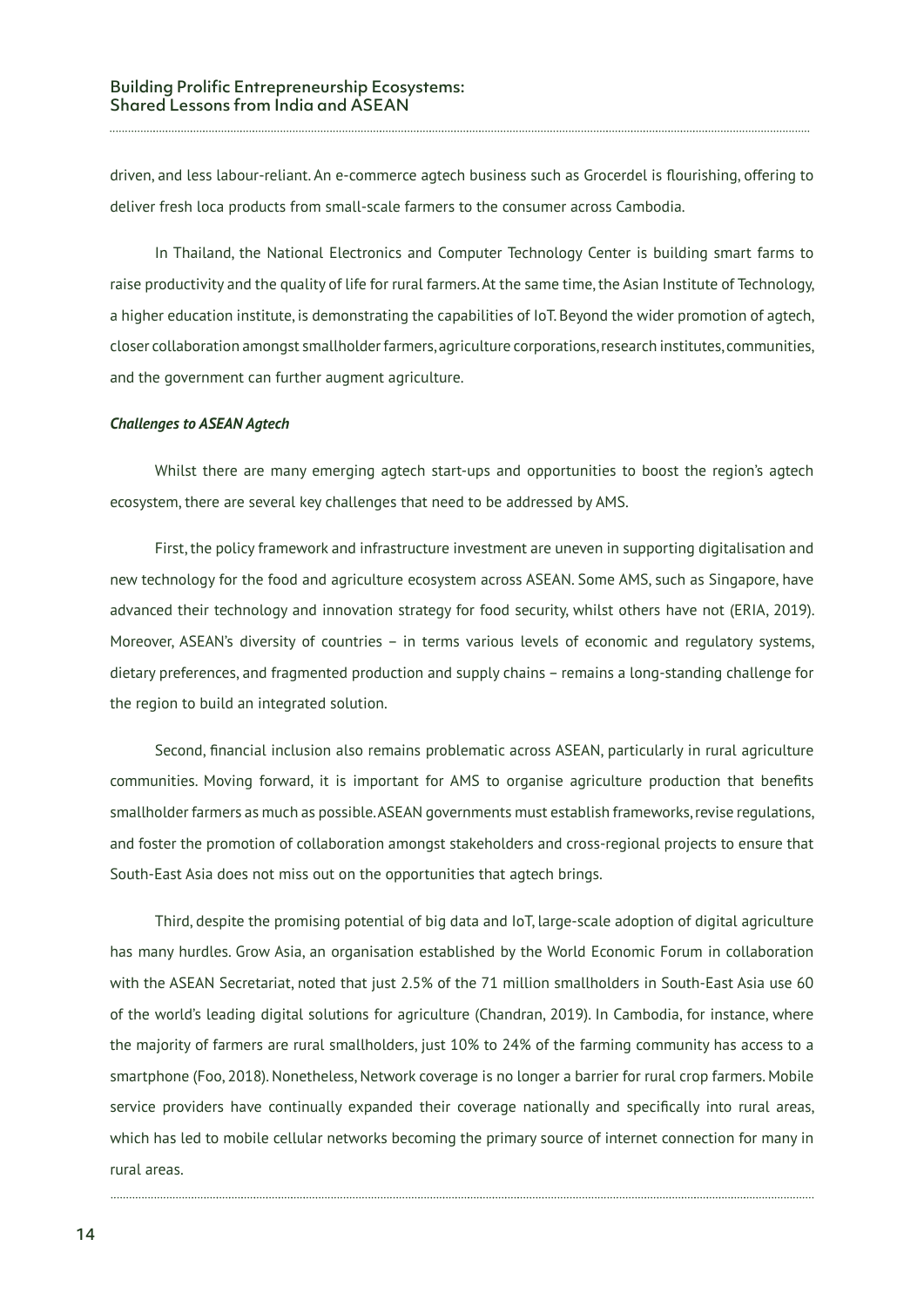Finally, the ASEAN agriculture sector must support the region's economic and social growth in sustainable recovery. Long-standing issues – such as rapid urbanisation – will continue to pose a challenge to the rural agriculture labour market, as workers increasingly strive for higher-paying jobs in urban areas (Oxford Economics, 2021). Furthermore, as the population continues to grow, demand for more and better quality of food will increase amongst South-East Asian consumers. Therefore, there is an urgent need for land and labour productivity improvements, which require the development of innovation in agtech as well as a sound and supportive domestic policy environment.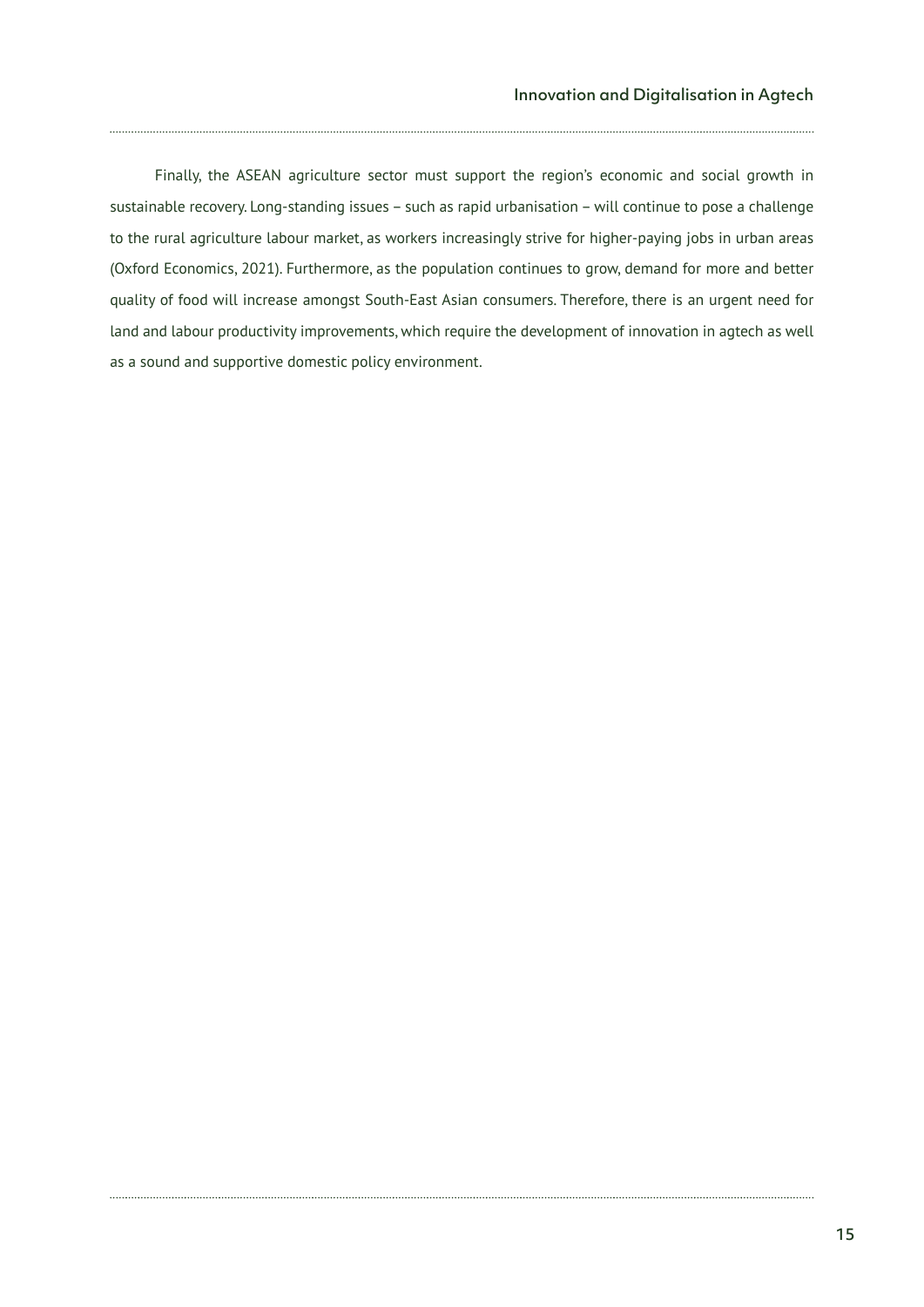## **POLICY RECOMMENDATIONS**

- **• Partnerships with incumbents should be encouraged, as they are key for growth of innovation.**  Partnerships amongst start-ups, farmers, and farmer groups (e.g. FPOs), in addition to partnerships with village-level entrepreneurs, district administrations, state governments, policymakers, industry, and corporations could ease friction and high distribution costs. Public–private partnerships for largescale interventions can be a model.
- **The government should focus on the second- and third-order consequences of environmental hazards.**  Food accounts for one-quarter of global greenhouse gas emissions, and the food system is jeopardised by floods, droughts, temperature extremes, and land degradation. As these issues have not been breached or anticipated under regulatory capacity, they are urgent for agriculture areas at high risk of climate change.
- **The government and private sector should support agtech innovation and investment strategies that enhance resource efficiency and attain sustainable growth.** ASEAN needs to push the implementation of regional frameworks, such as the *Framework for Circular Economy for ASEAN Economic Community*, that guide AMS in pursuing appropriate policy intervention and direct the private sector and consumers to move from the 'take, make and dispose' economic model towards circular business models and consumption patterns in the agriculture value chain.
- **Policy should focus on increasing internet penetration.** Internet should be accessible and affordable to farmers, as digitisation efforts are fruitless without it. Improving women's access and usage of digital technologies could lead to multifold benefits for the farm economy as well.
- **Gains that come from innovations should be subsidised with state-led interventions.** Economic benefits of customised solutions could lead to optimal use of inputs and water resources as well as improved soil health. However, these benefits may not be demand-driven. The need is not to directly subsidise solutions but to provide some way of taking them closer to the market and promoting their adoption by farmers.
- **The government should strengthen the existing agtech-focussed incubators on the basis of need.**  Moreover, new incubators need to be added, as the success rate of such incubators has not been high. Start-ups and incubators should focus on agtech and agro-food tech issues that intersect with cleantech, Industry 4.0, artificial intelligence, and big data.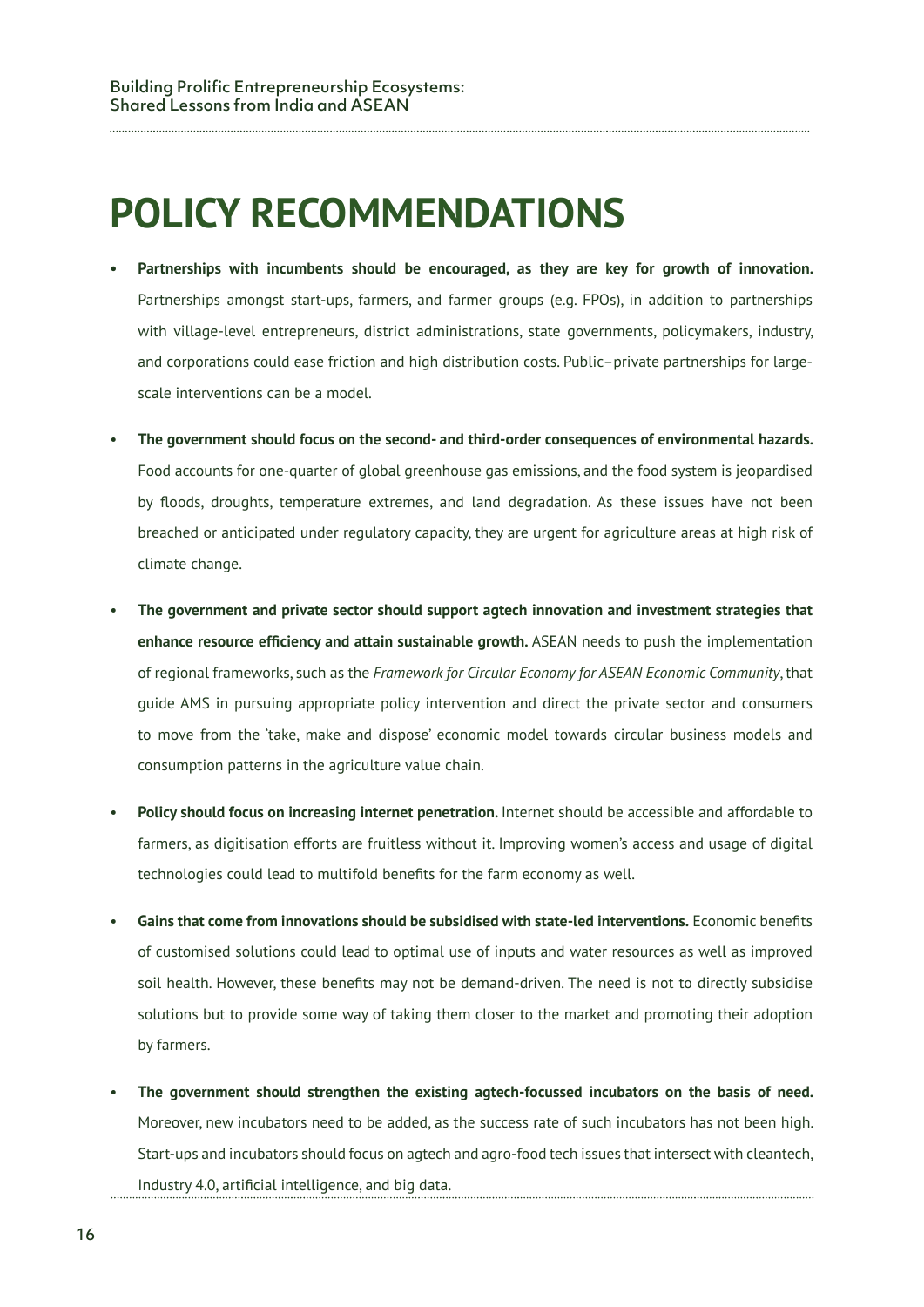- **There should be more agtech-specific policies in India.** Agriculture technologies like robotics, temperature and moisture sensors, aerial images, and GPS technology can increase farm productivity and improve farmers' livelihoods. The Drone (Amendment) Rules, 2022 is a good effort towards bridging this gap.
- **Policies should be designed towards more sustainable agtech, as the agriculture and agro-food sectors face unique challenges in the post-pandemic recovery.** This includes continued supply-side risks, such as disrupted transport and physical-distancing measures, as well as demand-side risks from more South-East Asian consumers. Measures should be taken by the governments to analyse who will make investments and how digitisation and innovation can help meet this demand.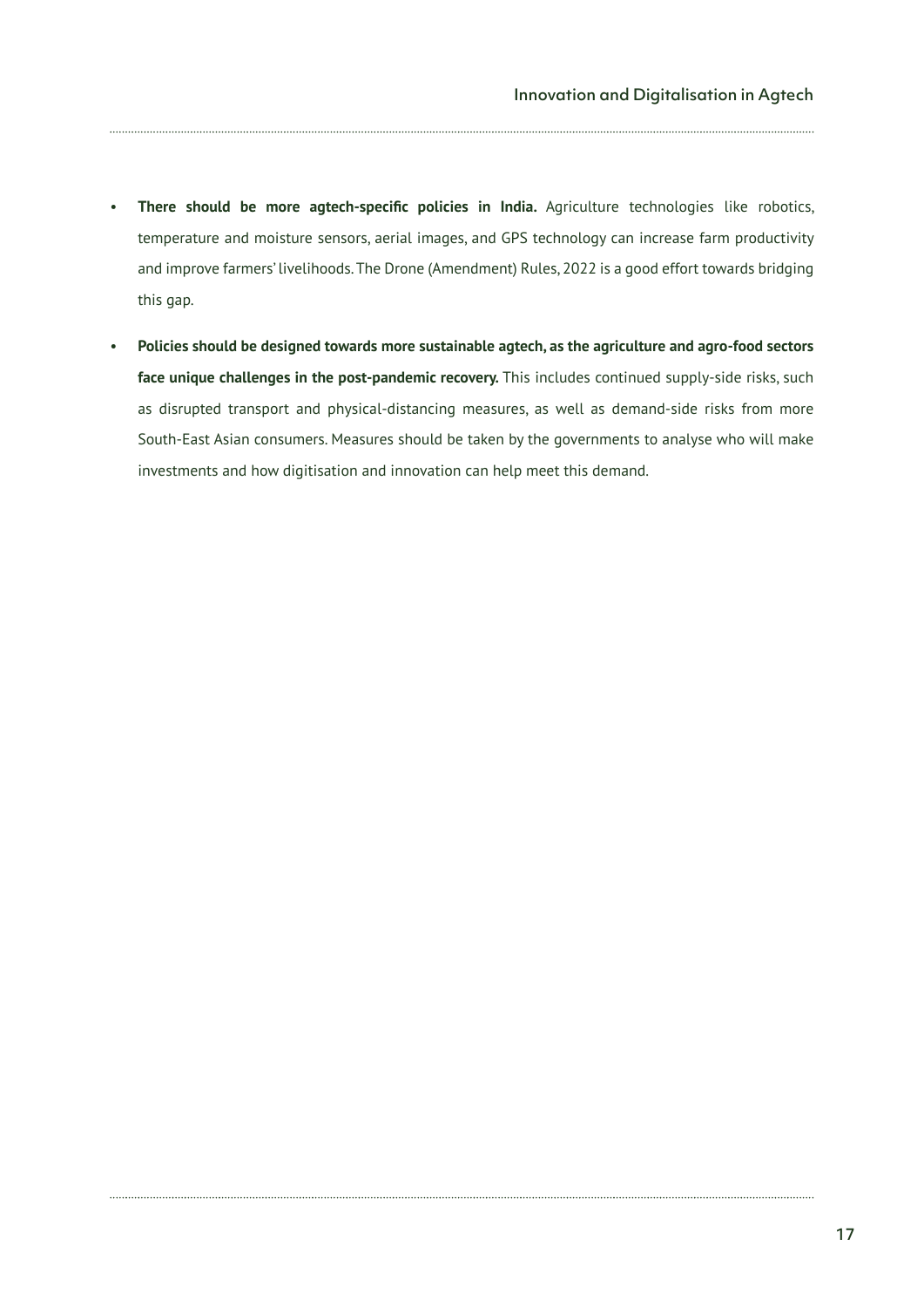### **REFERENCES**

Association of Southeast Asian Nations (ASEAN) (2015), *Vision and Strategic Plan for ASEAN Cooperation in Food, Agriculture and Forestry 2016–2025*, Manila.

(2021), *Framework for Circular Economy for ASEAN Economic Community,* Jakarta.

ASEAN Secretariat (2008), *ASEAN Economic Community Blueprint 2025*, Jakarta.

- Bain and Company (2021), *Indian Agriculture: Ripe for Disruption,* https://www.bain.com/globalassets/ noindex/2021/bain\_brief\_indian\_agriculture\_ripe\_for-disruption.pdf (accessed 24 March 2022).
- Bangkok Post (2021), 'NIA Opens New Chapter to Agricultural Transformation with the 1st Agtech White Paper', 9 September, https://www.bangkokpost.com/thailand/pr/2177943/nia-opens-new-chapterto-agricultural-transformation-with-the-1st-agtech-white-paper (accessed 30 April 2022).
- Chandran, N. (2019), 'Growing Pains: Southeast Asian Framers Need Cheaper Agritech', Aljazeera News, 30 December, https://www.aljazeera.com/economy/2019/12/30/growing-pains-southeast-asianfarmers-need-cheaper-agritech (accessed 30 April 2022).
- Chu, C. (2020), 'Eat Just to Sell Lab-Grown Meat in Singapore after Gaining "World First" Regulatory Approval', TechCrunch, 2 December, https://techcrunch.com/2020/12/01/eat-just-to-sell-lab-grown-meat-insingapore-after-gaining-world-first-regulatory-approval/?guccounter=1 (accessed 30 April 2022).
- Doss, C. and SOFA Team (2011), 'The Role of Women in Agriculture', ESA Working Papers, No. 11-02, Rome: Food and Agriculture Organization of the United Nations.
- Economic Research Institute for ASEAN and East Asia (ERIA) (2019), *Towards a Resilient ASEAN Volume 1: Disasters, Climate Change, and Food Security – Supporting ASEAN Resilience*, https://www.eria. org/research/towards-a-resilient-asean-volume-1-disasters-climate-change-and-food-securitysupporting-asean-resilience/ (accessed 30 April 2022).
- e-GOPALA. Retrieved 30 May 2022, from https://web.umang.gov.in/landing/department/e-gopala.html
- Ellis, J. (2020), 'Southeast Asia's Ag, Food Startups Raised \$423m Last Year: ASEAN Agri-Foodtech Investment Report 2020', AgFunder News, 30 June, https://agfundernews.com/southeast-asias-ag-food-startupsraised-423m-last-year-asean-agri-foodtech-investment-report-2020 (accessed 30 April 2022).
- Ernst & Young India (2020), Agritech *Towards Transforming Indian Agriculture, Thiruvananthapuram,* https:// assets.ey.com/content/dam/ey-sites/ey-com/en\_in/topics/start-ups/2020/09/ey-agritech-towardstransforming-indian-agriculture.pdf?download (accessed 24 March 2022).
- Foo, D. (2018) 'Growth in Cambodia's Mobile Penetration Changing to How Country's Farmers Get Information' http://geeksincambodia.com/growth-in-cambodias-mobile-penetration-changing-tohow-countrys-farmers-get-information/#:~:text=While%20only%2024%20percent%20of,higher%20 than%20the%20global%20average.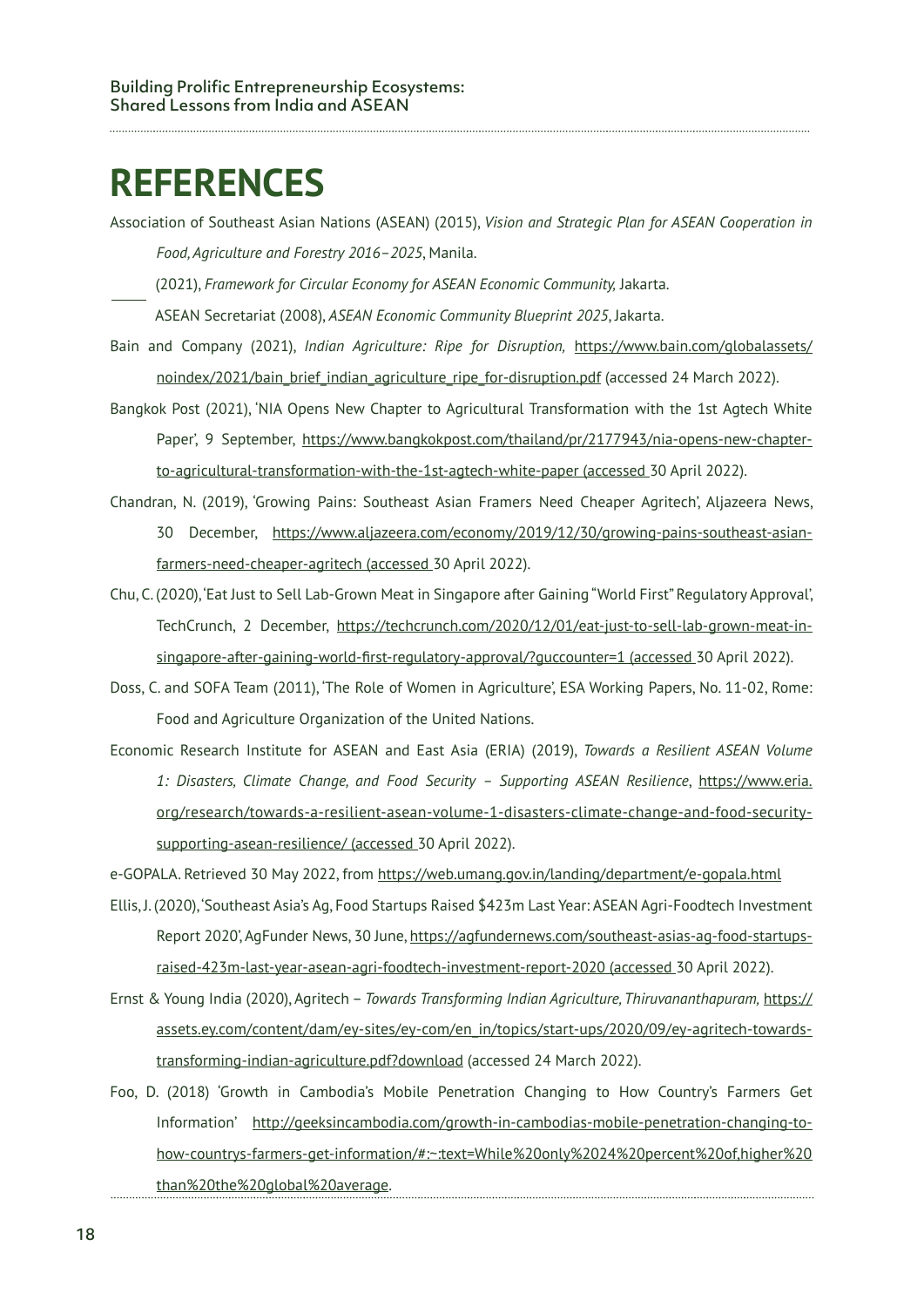- Food and Agriculture Organization of the United Nations (FAO), 'Myanmar at a Glance', *FAO in Myanmar*, https://www.fao.org/myanmar/fao-in-myanmar/myanmar/en/ (accessed 30 April 2022).
- Ghode, P. (2020), 'A Golden Opportunity in Crisis? Decoding Agri-Tech Post Pandemic', *The Economic Times*, 2 May, https://economictimes.indiatimes.com/small-biz/startups/newsbuzz/a-goldenopportunity-in-crisis-decoding-agri-tech-post-pandemic/articleshow/75499858.cms?utm\_ source=contentofinterest&utm\_medium=text&utm\_campaign=cppst
- Government of India, Ministry of Agriculture and Farmers Welfare (2017), *Operational Guidelines for Innovation and Agri-Entrepreneurship Cell under RKVY-RAFTAAR*, http://rkvy.nic.in/static/download/pdf/RKVY-RAFTAAR\_Ent.pdf (accessed 24 March 2022).

Government of Indonesia (2015), *Grand Strategy of Agricultural Development 2015–2045*, Jakarta.

- Government of Indonesia, Ministry of Investment (BKPM) (2021), 'Investment to Drive Digital Agriculture Practice in Indonesia', https://www.bkpm.go.id/en/publication/detail/news/investment-to-drivedigital-agriculture-practices-in-indonesia (accessed 30 April 2022).
- Government of Singapore, Economic Development Board (EDB) (2022), 'Singapore: Where Business Imperatives Combine with Environmental Purpose', 1 April, https://www.edb.gov.sg/en/businessinsights/insights/singapore-where-business-imperatives-combine-with-environmental-purpose. html?cid=edm-202204-global-newsletter-insights-eloqua&utm\_campaign=202204-globalnewsletter-insights&utm\_medium=email&utm\_source=eloqua (accessed 30 April 2022).

Government of Thailand (2018), Thailand 4.0, Bangkok.

- Kantar (2021), 'Internet Adoption in India' https://images.assettype.com/afaqs/2021-06/b9a3220f-ae2f-43db-a0b4-36a372b243c4/KANTAR\_ICUBE\_2020\_Report\_C1.pdf (accessed 24 March 2022).
- Inc42 (2022), 'Union Budget 2022: A Hit or a Miss for Indian Agritech Sector?' 2 March, https://inc42.com/ features/union-budget-2022-a-hit-or-a-miss-for-indian-agritech-sector/ (accessed 24 March 2022).
- International Finance Corporation (IFC) (2020), 'Digital Marketplace Keeps Indonesian Farmers in Business', Stories of Impact, https://www.ifc.org/wps/wcm/connect/news\_ext\_content/ifc\_external\_corporate\_ site/news+and+events/news/impact-stories/tanihub-indonesia (accessed 30 April 2022).
- Mathur, H. (2021), 'A 10-Point Policy Prescription to Make Indian Agritech Accessible to Farmers' *Your Story,*  10 January, https://yourstory.com/2021/01/policy-push-indian-agritech-startups-investment/amp (accessed 24 March 2022).
- Ministry of Agriculture and Farmer Welfare, Government of India. (2019). *Agriculture Census 2015-16: All India report on number and area of operational holdings*. Retrieved May 30, 2022, from https://agcensus.nic. in/document/agcen1516/T1\_ac\_2015\_16.pdf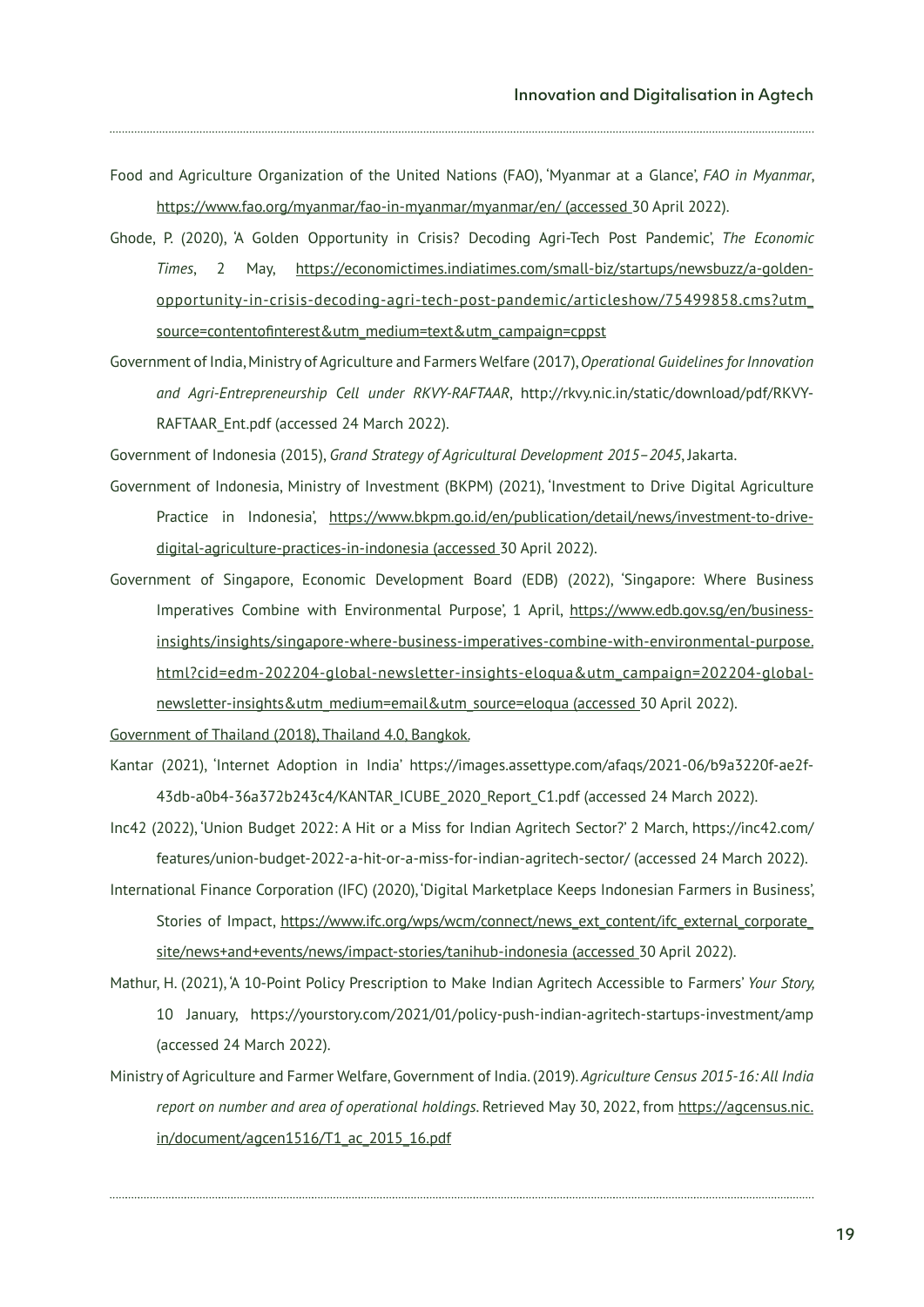- Ministry of Agriculture and Farmers Welfare. *Kisan Suvidha: Mobile App*. Ministry of Agriculture and Farmers Welfare. Retrieved May 30, 2022, from https://mkisan.gov.in/Kisan\_Suvidha\_UserManual\_English.pdf
- Omnivore (2020), *The Future of Indian Agriculture and Food Systems: Vision 2030*, https://www.omnivore.vc/ wp-content/uploads/2020/09/Vision-2030-report-08092020.pdf (accessed 24 March 2022).
- Oxford Economics (2021), *The Economic Impact of the Agri-Food Sector in Southeast Asia,* Oxford, https://www. oxfordeconomics.com/resource/the-economic-impact-of-the-agri-food-sector-in-southeast-asia/ (accessed 30 April 2022).
- Pratama, A.H. (2021), 'Indonesian Farming Lenders Bags \$9m in Monk's Hill-Led Round', *TechinAsia,* 21 April, https://www.techinasia.com/crowde-series-b-monks-hill-led-round (accessed 30 April 2022).
- PUSA KRISHI | Digital India Programme | Ministry of Electronics & Information Technology(MeitY) Government of India. (2022). Retrieved 30 May 2022, from https://digitalindia.gov.in/content/pusa-krishi
- PWC (2018), *Agri Start-Ups: Innovation for Boosting the Future of Agriculture in India*, https://ficci.in/ spdocument/23049/Agri-start-ups-Knowledge-report-ficci.pdf (accessed 24 March 2022).
- Reserve Bank of India (RBI) (2021), *Annual Report*, https://rbi.org.in/scripts/AnnualReportPublications. aspx?Id=1322 (accessed 24 March 2022).
- Sarath, S. (2020), 'New High-Tech Move in Farming', *Khmer Times*, 27 August, https://www.khmertimeskh. com/50757473/new-high-tech-move-in-farming/ (accessed 30 April 2022).
- Shira Dezan and Associates (2021), 'Why the Agtech Industry Will Aid Vietnam's Hi-Tech Growth', 21 June, https://www.vietnam-briefing.com/news/why-agtech-industry-will-aid-vietnams-hi-tech-growth. html/ (accessed 30 April 2022).
- Startup Genome (2022), *The Global Start-Up Ecosystem Report: Agtech and New Food Edition*, https:// startupgenome.com/reports/gser-agtechandnewfoodedition (accessed 30 April 2022).
- Subhani, O. (2020), 'Tamasek in Food Tech Innovation Venture with A\*STAR', *The Straits Times*, 20 November, https://www.straitstimes.com/business/economy/temasek-in-food-tech-innovation-venture-withastar (accessed 30 April 2022).
- The Straits Times (2020), 'Strengthening Food Security with R&D', 13 August, https://www.straitstimes.com/ singapore/strengthening-food-security-with-rd (accessed 30 April 2022).
- Tracxn (2022), 'AgriTech Startups in India', https://tracxn.com/explore/AgriTech-Startups-in-India (accessed 24 March 2022).
- World Bank, 'National Accounts Data: Agriculture, Forestry, and Fishing, Value Added (% GDP)', *Data*, https:// data.worldbank.org/indicator/NV.AGR.TOTL.ZS?locations=VN-MM-ID-KH (accessed 30 April 2022).